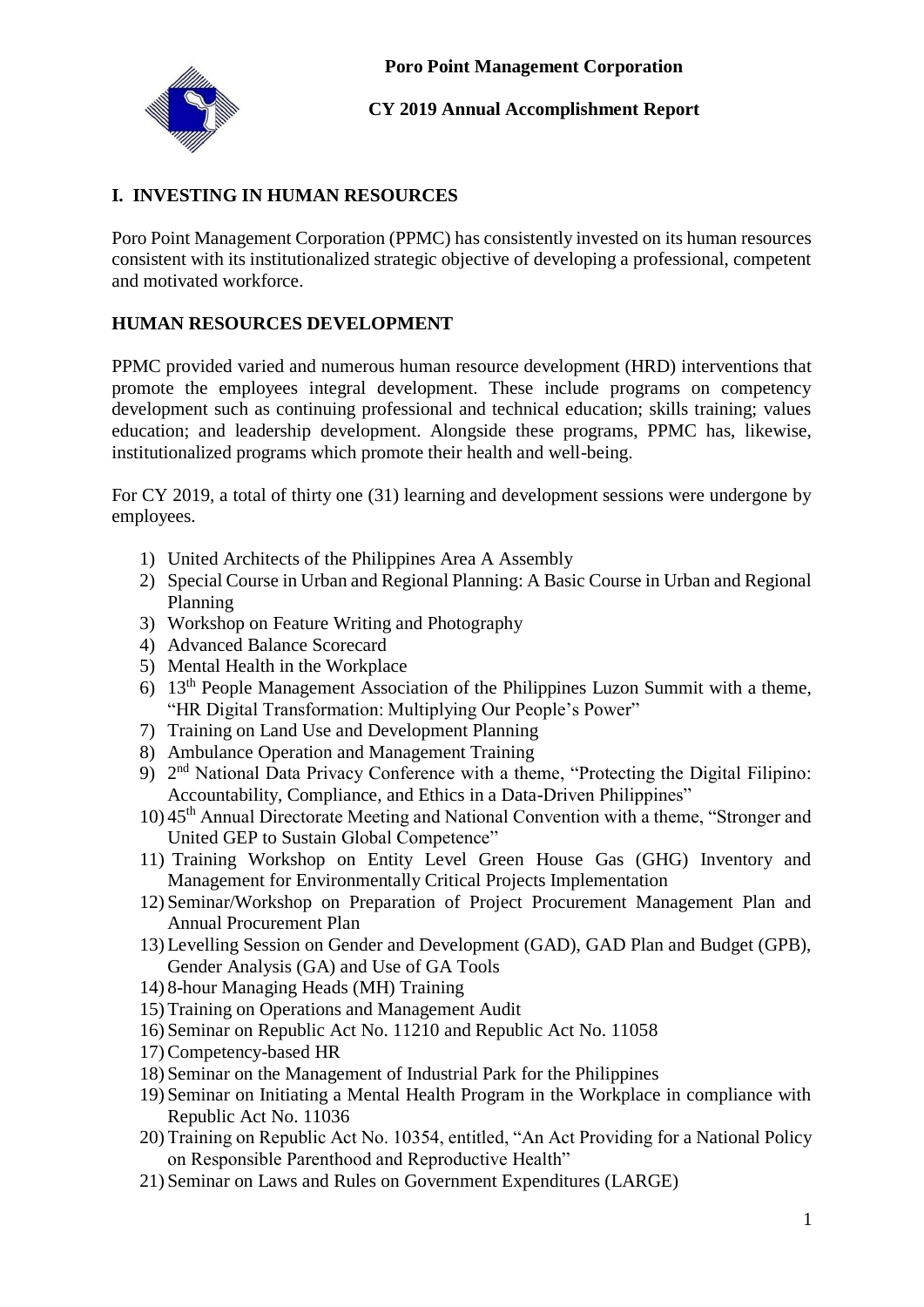- 22)Community-based Disaster Risk Reduction and Management Training for Trainers
- 23) Post Disaster Risk Reduction Needs Assessment
- 24) Workplace Gender Equality and Rights of Women
- 25) Professional Certificate Training in Facilities Management Series 3
- 26) Seminar on Cash Management and Control System (CMCS)
- 27) Operational Planning: From Strategy to Successful Execution
- 28) 6<sup>th</sup> SEC-PSE Corporate Governance Forum
- $29$ ) 45<sup>th</sup> National Convention and Technical Conference, with a theme, "Competency Advancement in the 4<sup>th</sup> Industrial Revolution"
- 30) Delivering HR that Matters Today and Tomorrow; and Good Practices in Leading People
- 31)Capacity Training for Government Information Officers with a theme, "Empowering Communities through Government Communication Networks"
- 32) 35th North Luzon Area Assembly, with a theme, "United GEP Promoting Members Empowerment Towards Sustainable Goals"
- 33)Competency-Based HR
- 34) DPO-COMPLex-Experimental Compliance Workshop for Government DPOs
- 35) Seminar and Demonstration on ICT Construction and Positioning Satellite Utilization

# **LEARNING SESSION IN PARTNERSHIP WITH PEOPLE MANAGEMENT ASSOCIATION OF THE PHILIPPINES- LA UNION CHAPTER**

For CY 2019, People Management Association of the Philippines- La Union Chapter partnered with PPMC in the conduct of its Chapter's Training Support Program on Delivering HR that Matters Today and Tomorrow; and Good Practices in Leading People. A total of One Hundred Thirty Five (135) people managers and students benefitted from the aforesaid training. The Resource Speaker was the People Management Association of the Philippines National President, Mr. Gerardo Plana.

## **CONFERMENT OF PLAQUES OF RECOGNITION TO SERVICE AWARDEES**

This year, PPMC will again confer Plaques of Recognition to eight (8) employees who have rendered ten (10) years of service.

# **HUMAN RESOURCE INFORMATION SYSTEM**

One of PPMC's Performance Targets for CY 2019 under the Performance Agreement with the Governance Commission for Government Owned or Controlled Corporations is the Human Resource Information System.

Along this line, PPMC partnered with University of Cordilleras in the development and installation of the HRIS.

## **COMPLIANCE WITH GOOD GOVERNANCE CONDITIONS**

As a strong index and concrete manifestation of PPMC's sustained commitment to good governance, it has consistently complied with good governance conditions required of all government agencies and government owned and controlled corporations ensuring transparency, accountability and integrity in all aspects of its operations since 2012.

PPMC adhered to the posting of the Transparency Seal on PPMC's website. The Transparency seal includes information on PPMC's mandates and functions, names of officials with their position and designation. It also covers PPMC's annual report detailing its operational and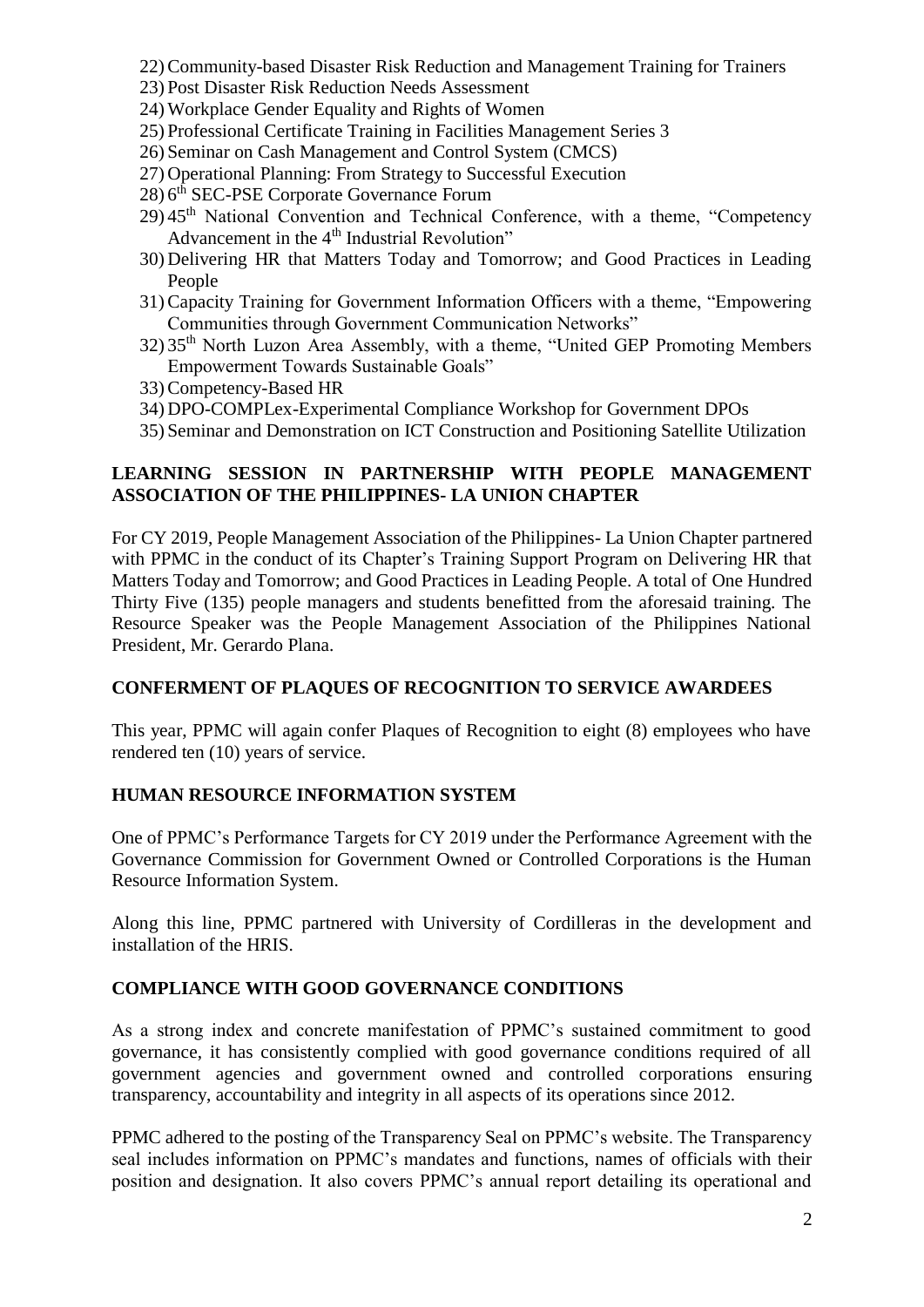financial reports, its corporate approved budget and targets, major programs and projects as well as their status of implementation.

In addition to the aforesaid Transparency Seal, PPMC observed the posting requirements using the Philippine Government Electronic Procurement System (PhilGEPS) in accordance with Republic Act No. 9184, otherwise known as the Government Procurement Reform Act (GPRA) and its Revised Implementing Rules and Regulations (IRR) to promote transparency in all procurement activities and ensure widest dissemination of procurement opportunities. Procurement Monitoring Reports were regularly submitted to the Government Procurement Policy (GPPB) and likewise posted on PPMC's website.

PPMC likewise conducted and submitted its Agency Procurement Compliance Indicator Assessment to GPPB.

In compliance with Republic Act 11032, otherwise known as the Ease of Doing Business and Efficient Government Service Delivery Act of 2018, PPMC submitted to the Anti-Red Tape Authority the comprehensive list of all government services; complete requirements and fees for such services; and prescribed processing times of such classified government services which in no case shall exceed the corresponding three (3), seven (7), and twenty (20) days.

In accordance with the Code of Conduct and Ethical Standards for Public Officials and Employees on Republic Act No. 6713, the Board of Directors and employees of PPMC complied with the submission of Statement of Assets and Liabilities and Net Worth and Disclosure of Business Interests and Financial Connections (SALN).

In addition to the aforesaid good governance conditions required of government agencies and GOOCs, PPMC consistently met the conditions required by the Governance Commission for Government Owned or Controlled Corporations.

PPMC has satisfied all its statutory liabilities including payment of taxes and has complied with government accounting audit rules and regulations on cash advances and liquidations.

# **II. SAN FERNANDO AIRPORT OPERATIONS**

## **2.1 AIRCRAFT AND PASSENGER MOVEMENTS**

#### **a. AIRCARFT TRAFFIC**

The General Aviation Traffic generated 46,930 traffic movements for the year ended 2019 which is 9 % less than the traffic for the same period of 2018 due to the typhoons that affected the airport operations

## **b. PASSENGER TRAFFIC**

Most of the passengers are the pilots and students of aviation schools. Passengers of chartered flights are mostly corporate officers and employees checking on their business interest in the area. However, there was decrease in passenger traffic from 120,122 covering the period January to November 2018 to 105,366 for the same period of 2019 or 12% decrease in passenger traffic brought by the decrease in military traffic.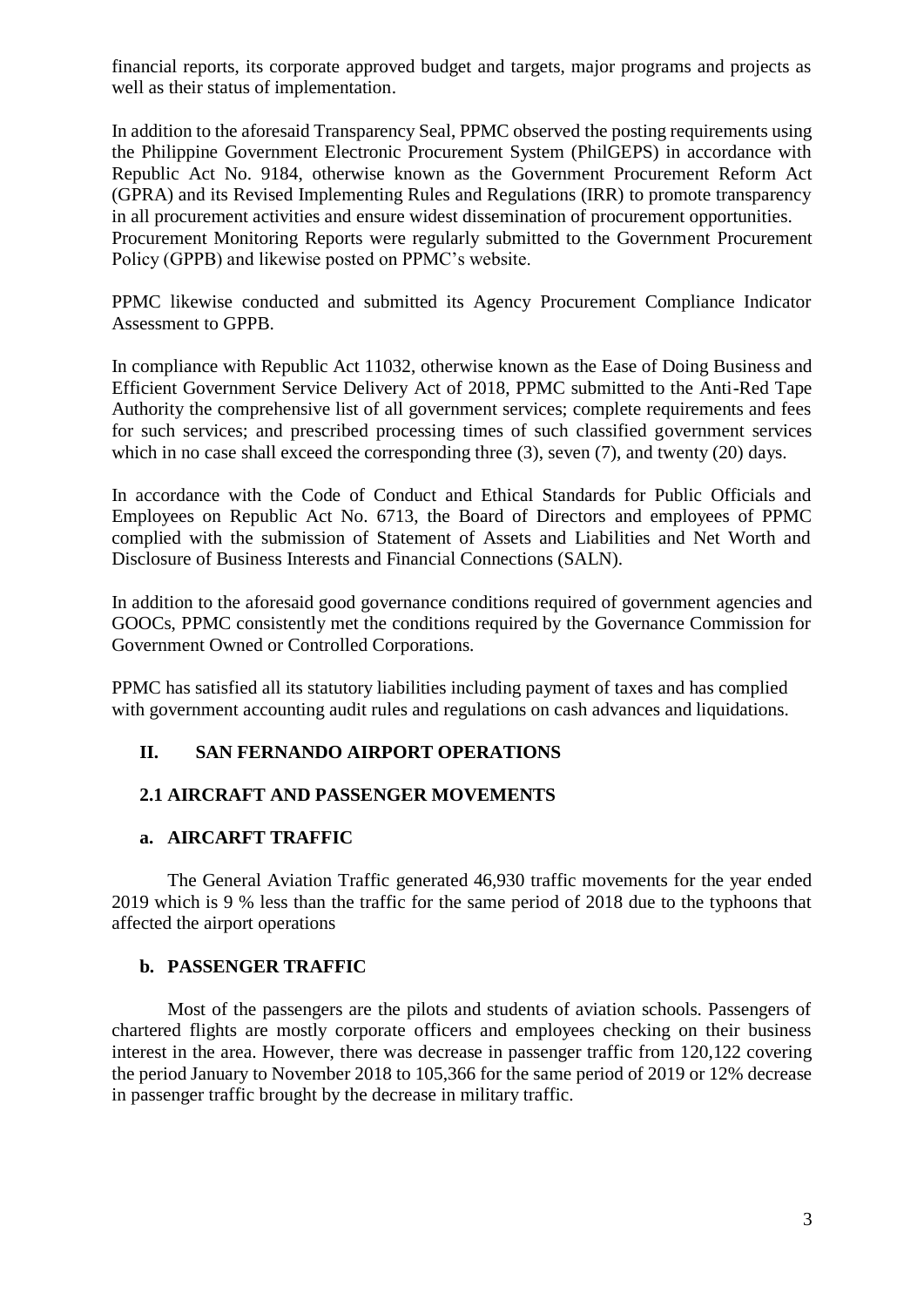#### **c. CHARTERED COMMERCIAL FLIGHT**

San Fernando Airport hosted the first chartered flight to Batanes Islands on May 05, 2019 with 34 passenger seats and used the Fokker 50 Aircraft.

## **d. AVIATION SCHOOLS**

Eighteen Aviation Schools regularly use the San Fernando Airport for their Long Cross Country Flight in Year 2019. In the CAAP Master List of Flying Schools, there are 39 active flying schools in the Philippines and nineteen schools operate in the Visayas/Mindanao area and 20 flying schools in Luzon. 46% or 18 of the 39 CAAP Active Pilot Schools utilized the San Fernando Airport for their long haul cross country training destination.

- 1. Leading Edge International Aviation Academy, Inc.
- 2. Omni Aviation Corporation
- 3. Philippine Airlines Aviation School
- 4. Alpha Aviation Group (Phils.) Inc.
- 5. WCC Aviation Company, Inc.
- 6. Fastlink Aviation Training Center
- 7. Delta International Aviation Academy
- 8. Aviation Link
- 9. All Asia Aviation Academy
- 10. Masters Flying School Inc.
- 11. Aviair Aviation School
- 12. Fliteline Aviation School, Inc.
- 13. Asian Institute of Aviation
- 14. Strikewing Aviation Training Center, Inc.
- 15. Cyclone
- 16. One Horizon
- 17. University of Perpetual Help Aviation School
- 18. Integrity

## **e. CHARTERED FLIGHTS**

Fifteen Chartered/ Air Taxis utilized the San Fernando Airport for the year ended 2019 brought by the increased business activities of corporate clients.

- 1. Lion Air
- 2. Royal Star
- 3. National Grid Corporation of the Philippines
- 4. Lepanto Consolidated Mining Corporation
- 5. Crown Asia
- 6. Pacific Global (PLDT)
- 7. Challenger Aero
- 8. Philjets
- 9. INAEC
- 10. Platinum Skies Aviation
- 11. Subic Air
- 12. Unilab
- 13. Air Mabuhay
- 14. Asian Aerospace
- 15. Air1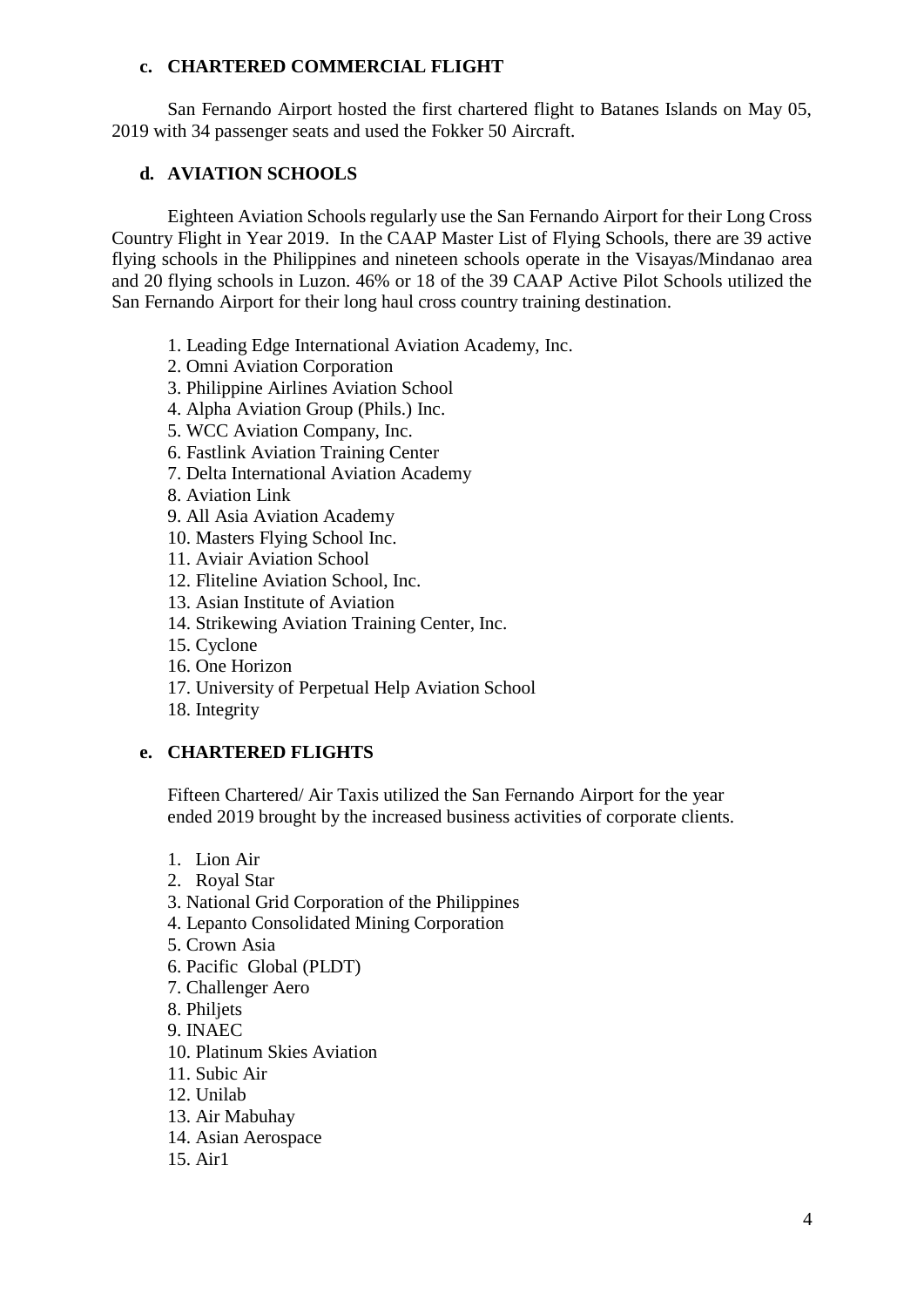#### **f. MILITARY FLIGHTS**

## **2.2 LOCATORS AT SAN FERNANDO AIRPORT**

## **a. LEADING EDGE INTERNATIONAL AVIATION ACADEMY, INC. b. ALPHA AVIATION GROUP INTERNATIONAL CENTER FOR AVIATION TRAINING**

# **c. CONCESSIONAIRES OPERATING AT THE SAN FERNANDO AIRPORT ARE THE FOLLOWING:**

- Alpha Aviation Group (Philippines), Inc.
- Omni Aviation Corporation
- JS Union Oils and Trading, Inc.
- Philippine Airlines Aviation School

#### **LOCATORS PROFILE**

#### **A. PPFZ Locators**

|                | <b>PPFZ</b> Locators                                                   |  |
|----------------|------------------------------------------------------------------------|--|
| 1              | Thunderbird Pilipinas Hotels and Resorts, Inc.                         |  |
| $\overline{2}$ | Leading Edge International Aviation Academy, Inc.                      |  |
| 3              | Wallace Fuel Storage, Inc.                                             |  |
| $\overline{4}$ | Poro Point Agro-Industrial Development Company, Inc.                   |  |
| 5              | <b>Omni Aviation Corporation</b>                                       |  |
| 6              | Poro Point Industrial Corporation                                      |  |
| 7              | Smart Communications, Inc.                                             |  |
| 8              | Poro Point Marine Enterprises Corporation                              |  |
| 9              | Alpha Aviation Group (Philippines), Inc.                               |  |
| 10             | AAG International Center for Aviation Training Corporation             |  |
| 11             | Adeline's House of Food & Beverages and Atrium Travel and Tours        |  |
| 12             | Wea Coffee Tearia                                                      |  |
| 13             | R. Buffet (Airport)                                                    |  |
| 14             | R. Buffet (Baywalk)                                                    |  |
| 15             | Soiltech Agricultural Products Corp./Soiltech Integrated Port Terminal |  |
|                | Services, Inc.                                                         |  |
| 16             | Philippine Airlines, Inc.                                              |  |

#### B. PPFZ Registered Locators (with Certificate of Registration and tax Exemption)

|   | <b>PPFZ Registered Locators</b>                            |
|---|------------------------------------------------------------|
|   | Thunderbird Pilipinas Hotels and Resorts, Inc.             |
|   | Leading Edge International Aviation Academy, Inc.          |
| 3 | Wallace Fuel Storage, Inc.                                 |
| 4 | Poro Point Agro-Industrial Development Company, Inc.       |
|   | Poro Point Marine Enterprises Corporation                  |
| 6 | AAG International Center for Aviation Training Corporation |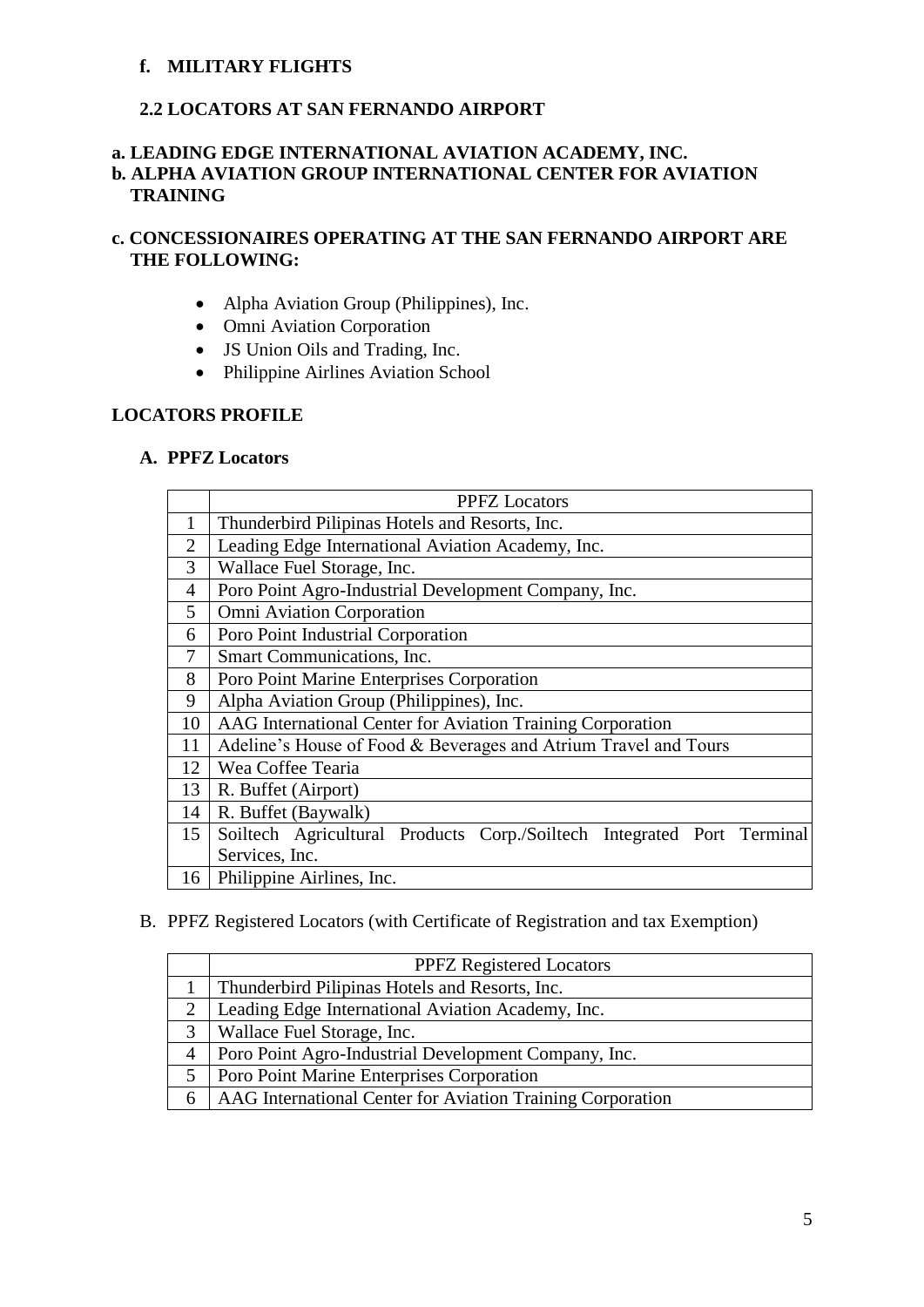## **III. BUSINESS DEVELOPMENT EFFORTS INSIDE THE PORO POINT FREEPORT ZONE**

# **TOURISM COMPLEX**

The transformation of the 65.5 hectares Tourism Complex has already well-positioned the PPFZ as a tourist destination in Northern Luzon generating an influx of visitors. PPMC through its locator, Thunderbird Pilipinas Hotels and Resorts,Inc. (TPHRI), continues to develop the tourism facilities inside the PPFZ.

In 2019, the landscape at the Tourism Complex was further enhanced with new developments. TPHRI completed the construction of its chapel called the Saint Pio of Pietrelcina Chapel. Anticipated Mass started on November 02, 2019 and is held every Saturday at 6:30 PM.

The Santorini-inspired luxury resort continues to draw tourists and guests in the area with its new attractions which include *Tulips by the Sea*- an over 10,000 LED Tulips located along the resort Boardwalk; *Kids Club Playground*- a child-friendly play area; *Teenagers Club*- a room equipped with the latest video game console, billiard table and foosball table; *Basketball, Volleyball and Tennis Court; Clubhouse*- a 3-hectare facility with outdoor sports and golden areas and features an outdoor lap pool, kiddie pool, mini golf course and outdoor basketball court; and the *Presidential Suites*- the 400 sq. m. 3- bedroom suites equipped with a living room, dining area with working kitchen, balcony and a pool.

# **PORO PINT BAYWALK WITH EVENTS CENTER**

The Poro Point Baywalk with Events Center is one of the newest places to visit inside the Poro Point Freeport Zone. The Poro Point Baywalk has played a vital role in boosting tourism inside the Zone as it hosts different events and activities organized by various agencies, both government and private, and civil society groups. A total of twenty two (22) events were held at the baywalk for 2019.

# **PORO POINT BAYWALK COMMERCIAL AREA**

The Poro Point Baywalk also has a Commercial Area consisting of forty-four (44) cut-lots which can be leased for tourism and commercial-related enterprises and which form part of the development of the mixed-use commercial area inside the Zone.

PPC welcomed two (2) more locators at the Poro Point Baywalk Commercial Area in 2019. One is WEA Coffee Tearia which will establish a Food Park and the other one is R Buffet which will put up a Buffet restaurant with Catering Services.

## **SAN FERNANDO AIRPORT**

The San Fernando Airport remains as the leading choice of aviation schools for their crosscountry training, with eighteen (18) aviation schools regularly using the airport. For year 2019, PPMC continuously intensified its efforts to make the San Fernando Airport an Aviation Training Hub.

In 2019, PPMC approved the application of Philippine Airlines, Inc. (PAL) to lease the Fuel Equipment Storage Room and 25 square meters open space at San Fernando Airport to be used as a storage room for its aviation fuel equipment and aviation fuel.

PAL is a client of the San Fernando Airport and is using the airport for its flight training.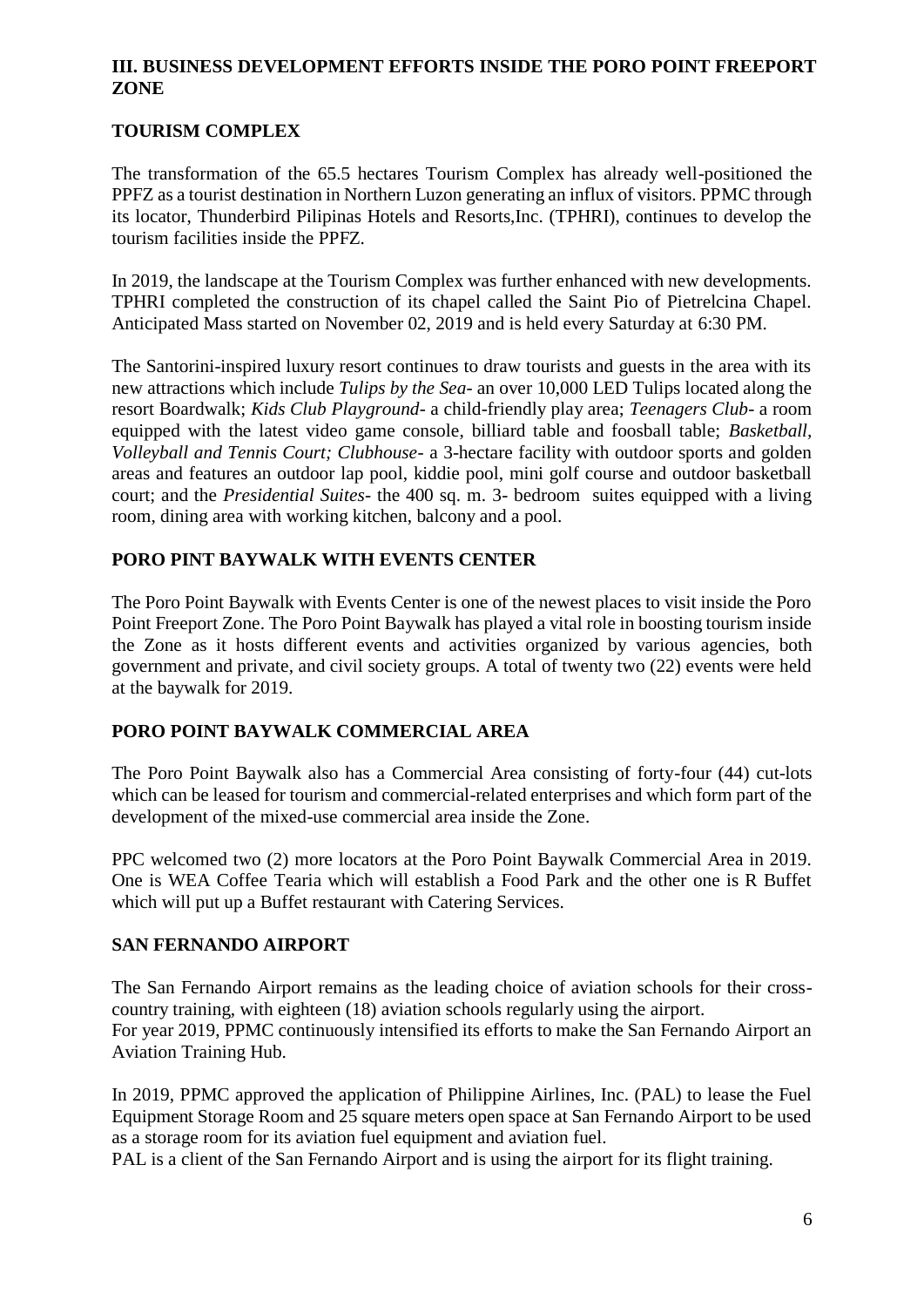Before the year end, PPMC also approved the application of R Buffet Restaurant. R Buffet Restaurant will put up a Canteen at the San Fernando Airport to cater to the growing number of students and clients at the airport.

# **SAN FERNANDO INTERNATIONAL SEAPORT**

A significant accomplishment in 2019 is that PPMC won the Arbitration case against Philippine Ports Authority (PPA) regarding the authority over the pier operation of Soiltech Pier.

On October 25, 2019, Department of Justice (DOJ) issued a Resolution on the ""Arbitration Case OSJ Case No. 04-2018 OGCC ARBIT 2013-002 PPMC, Claimant, versus PPA, Respondent." The Secretary of Justice ruled and upheld in toto the recommendations of the OGCC that SOILTECH's PRIVATE PIER IS WITHIN THE TERRITORIAL JURISDICTION OF THE SAN FERNANDO SEAPORT AND UNDER THE BCDA-PPMC JURISDICTION."

With the said OGCC's resolution and fully affirmed by the DOJ, PPMC is now the seaport authority over the SOILTECH's pier, thus, all port dues, fees and charges on private piers shall now be collected by PPMC. Further, with the said resolution declaring that SOILTECH's Pier is within the territorial jurisdiction of the San Fernando Seaport and under the BCDA-PPMC jurisdiction, the application of Soiltech Agricultural Products Corporation as a locator of PPFZ was approved by the PPMC Board.

# **MARKETING AND PROMOTION**

PPMC underscores the importance of continuously strengthening its marketing and promotional efforts for the Zone with its participation with various events, tourism and trade activities, investment forums, conferences, expo and exhibits.

PPMC participated in the annual Kabisig Philippine Government Expo and Trade Fair, an event that brings together in one venue all government and instrumentalities, including GOCCs and LGUs to feature their respective profiles, service facilities, programs, projects, products and accomplishments.

The participation of PPMC in various tourism fairs also provided an opportunity to showcase the tourism facilities in PPFZ. PPMC joined the Philippine Travel Mart 2019; NLEX "Tara Na Sa Norte" 2019; La Union's Fairest 2019-Trade and Tourism Expo; North Philippine Tourism and Travel Expo 2019 and the La Union Tourism Summit. PPMC was also able to showcase its various business and investment opportunities during the 28<sup>th</sup> North Luzon Area Business Conference of the Philippine Chamber of Commerce & Industry.

PPMC also supported and participated in the various activities as a way of strengthening its linkages with public and private sector and civil society organizations. PPMC participated in the various activities of the Philippine Investment Promotion Plan (PIPP) Group which include the PIPP Technical Working Group Meetings. The PIPP Group is an aggrupation of Investment Promotion Agencies (IPAs) in the country aimed to create and strengthen the initiatives in pursuing an integrated, collaborative and harmonized investment promotion programs for the Philippines.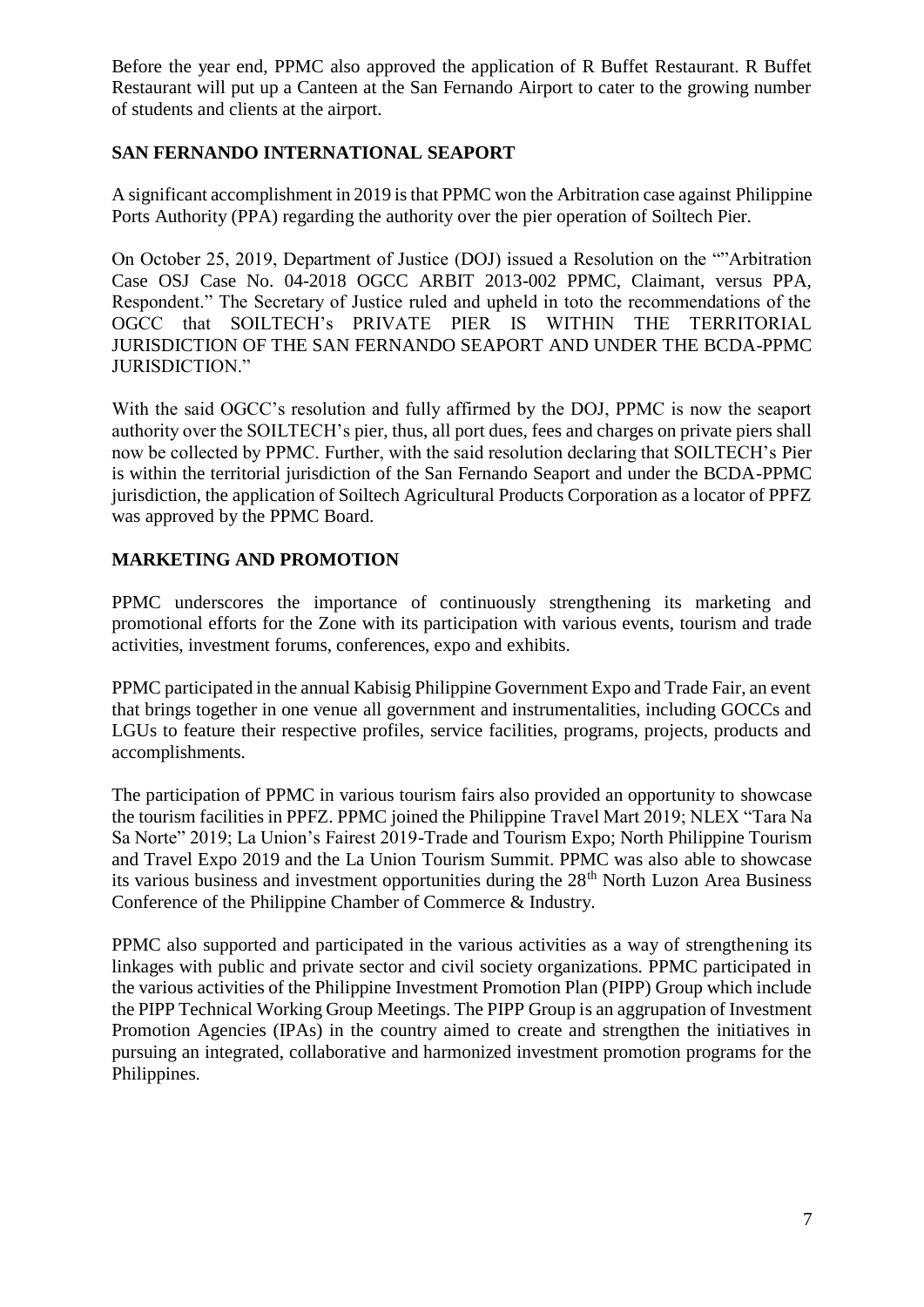PPMC likewise participated in the following:

- Chamber of Real Estate and Builder's Association (CREBA) La Union Chapter and Real Estate Brokers Association of the Philippines (REBAP) La Union Chapter Joint Monthly Business Meeting
- Provincial Government of La Union Meeting on the Investment and Incentive Code of La Union
- City Government of San Fernando, La Union Video Presentation of the developments of the Zone for the 2019 Most Business-Friendly LGU Awards
- La Union Hotel Resort and Restaurant Association (LUHRRA) General Membership and Strategic Planning Session, Induction Ceremony
- Coordination Meeting with Chamber of Commerce and Industry in La Union for the 2020 North Luzon Area Business Conference
- City of San Fernando ICT Summit
- Provincial Government of La Union's Specialized Tourism Awareness and Capability Building Training.

# **PARTNERSHIP WITH THE REGIONAL DEVELOPMENT COUNCIL OF REGION 1 (RDC 1)**

The Regional Development Council of Region 1 (RDC-1) recognizes the important role of the Poro Point Freeport Zone in the region's development. PPMC, as a member agency, participated in the regular Full Council, Sectoral and Technical Working Group Meetings of the RDC-1.

In partnership with RDC-1, one of the significant projects pursued by PPMC in 2019 is the Establishment of a Ferry Port Terminal at the PPFZ. The establishment of a Ferry Port Terminal at the PPFZ will be in support of the Tri-City Ferry System Initiative (TCFSI) of the RDC-1 involving the cities of Alaminos and Dagupan in Pangasinan, and San Fernando in La Union.

One of the infrastructure components of the project is the Construction of a Multi-purpose Passenger/Ferry Port Terminal Building which will be an initial physical investment to Tri-City Ferry System Initiative. The funding for the Construction of a Multi-purpose Passenger Terminal Building will be sourced from the Department of Transportation (DOTr) through a Memorandum of Agreement (MOA) between DOTr and BCDA which provided a funding of PHP 40 Million for the San Fernando Port Expansion Project.

With the support and assistance of BCDA, the design and conceptual plans of the Multipurpose Passenger/Ferry Port Terminal building were completed in 2019.

# **SILLAG PORO POINT FESTIVAL OF LIGHTS**

Locals and tourists flocked at the Poro Point Baywalk of Poro Point Freeport Zone to celebrate the 8<sup>th</sup> SILLAG Festival which was held on April 5,6 & 7, 2019. SILLAG Festival is one of the biggest and the most anticipated festivals in La Union- a three-day event of lights, colors, flavors, fun and excitement. This year's three-day festivities drew a crowd of approximately 130,000. SILLAG Festival is an annual event conceptualized with the end view of promoting not only the Poro Point Freeport Zone but also the City of San Fernando and the whole Province of La Union. The festival aims to attract domestic and foreign tourists to create a mass market to encourage business and commerce.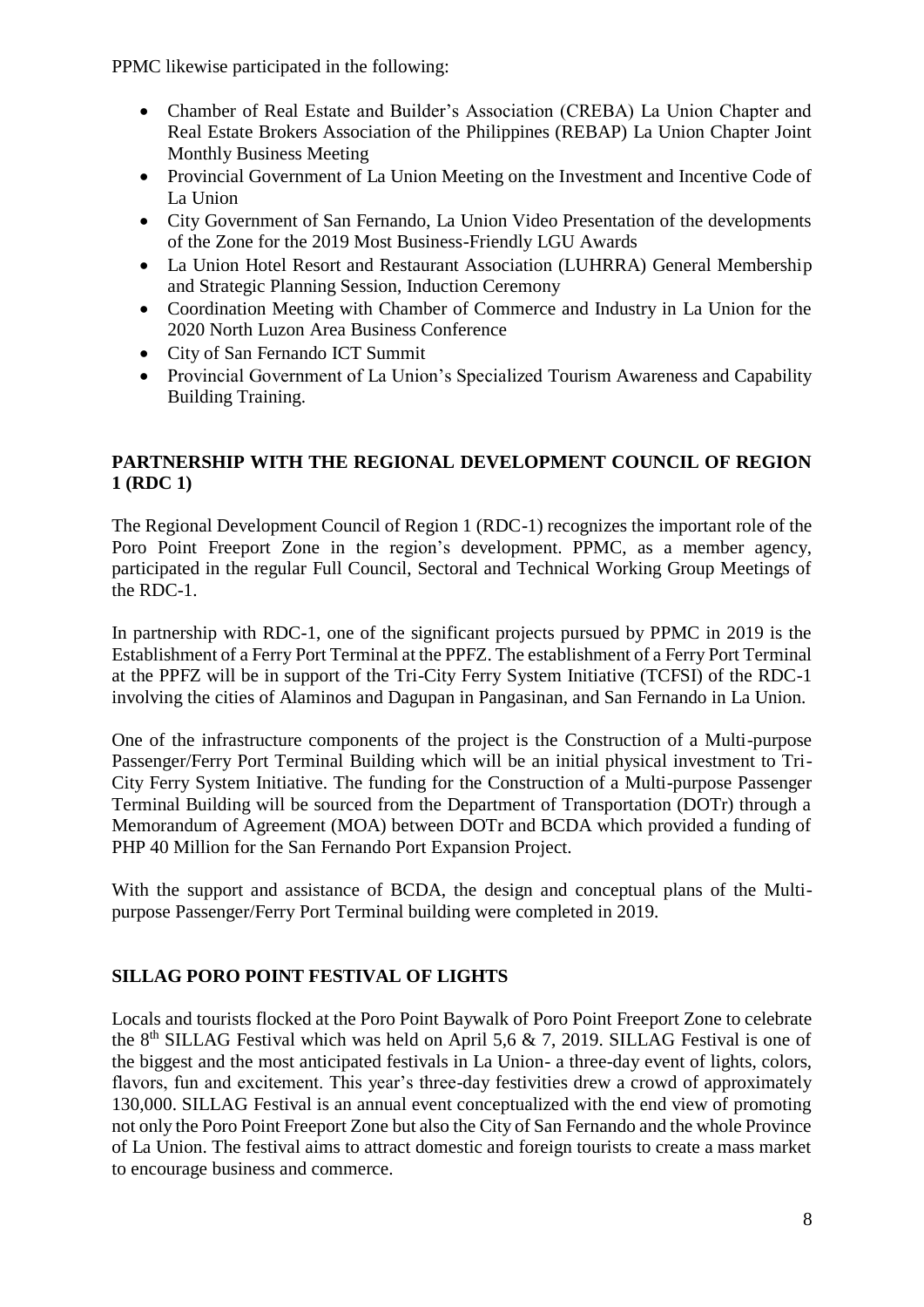# **IV. IMPLEMENTATION OF DEVELOPMENT PROJECTS**

# **4.1 DEVELOPMENT OF OFF-SITE FACILITIES AT THE BAYWALK, MIXED-USE COMMERCIAL AREA AND SAN FERNANDO AIRPORT**

- a. Coordination with DPWH for the monitoring and joint implementation of the road for the 3has mixed-use Commercial Area and Baywalk Area and the road leading to the Poro Point Lighthouse and the proposed Convention Center.
- b. Coordination with BCDA for the construction of the Luzon Bypass Infrastructure Project Front Haul and Cable Landing Station
- c. Coordination with BCDA for the power connection for the Philippine Air Force Replication of the Fifteen (15) Door Apartment

# **4.2 IMPLEMENTATION OF CAPEX PROJECT**

- 1. Construction of Baywalk with Events Center
- 2. Construction of PPMC Main Gate
- 3. Construction of san Fernando Airport Fence

# **4.3 PUBLIC BIDDING FOR 2019 CAPEX PROJECTS**

- a. Conduct of Public Bidding for the 2019 CAPEX Projects
	- Construction of drainage at the Poro Point Baywalk Commercial Strip
	- Construction of San Fernando Airport Fuel Shed
	- Rehabilitation of the CAAP Quarters with Proposed Expansion
	- Application of Asphalt Sealant for the San Fernando Airport Runway
	- Relocation and construction of PNP AVSEG Office and Quarters
	- Construction of San Fernando Access Road for leasable areas

## **4.4 PUBLIC BIDDING FOR 2020 CAPEX PROJECTS**

- a. Conduct of Public Bidding for the 2020 CAPEX Projects
	- Construction of San Fernando Airport Runway Slope Protection
	- Poro Point Freeport Zone Water Connectivity (Interim)

## **4.5 DETAILED ENGINEERING OF PROPOSED CAPEX PROJECTS FOR 2020**

- b. Preparation of Detailed Engineering and Design for the following CAPEX Projects for 2020
	- Proposed PPMC Dormitory Building
	- Construction of San Fernando Airport Runway Slope Protection
	- Construction of Additional Drainage at the San Fernando Airport
	- Improvement of eth San Fernando Airport Access Road and Parking
	- Improvement of Crash Fire Gate with Access Road
	- Construction of Roofing of the Dressing Room of the Poro Point Baywalk Amphitheater
	- Expansion of PPMC Office Building, Phase 1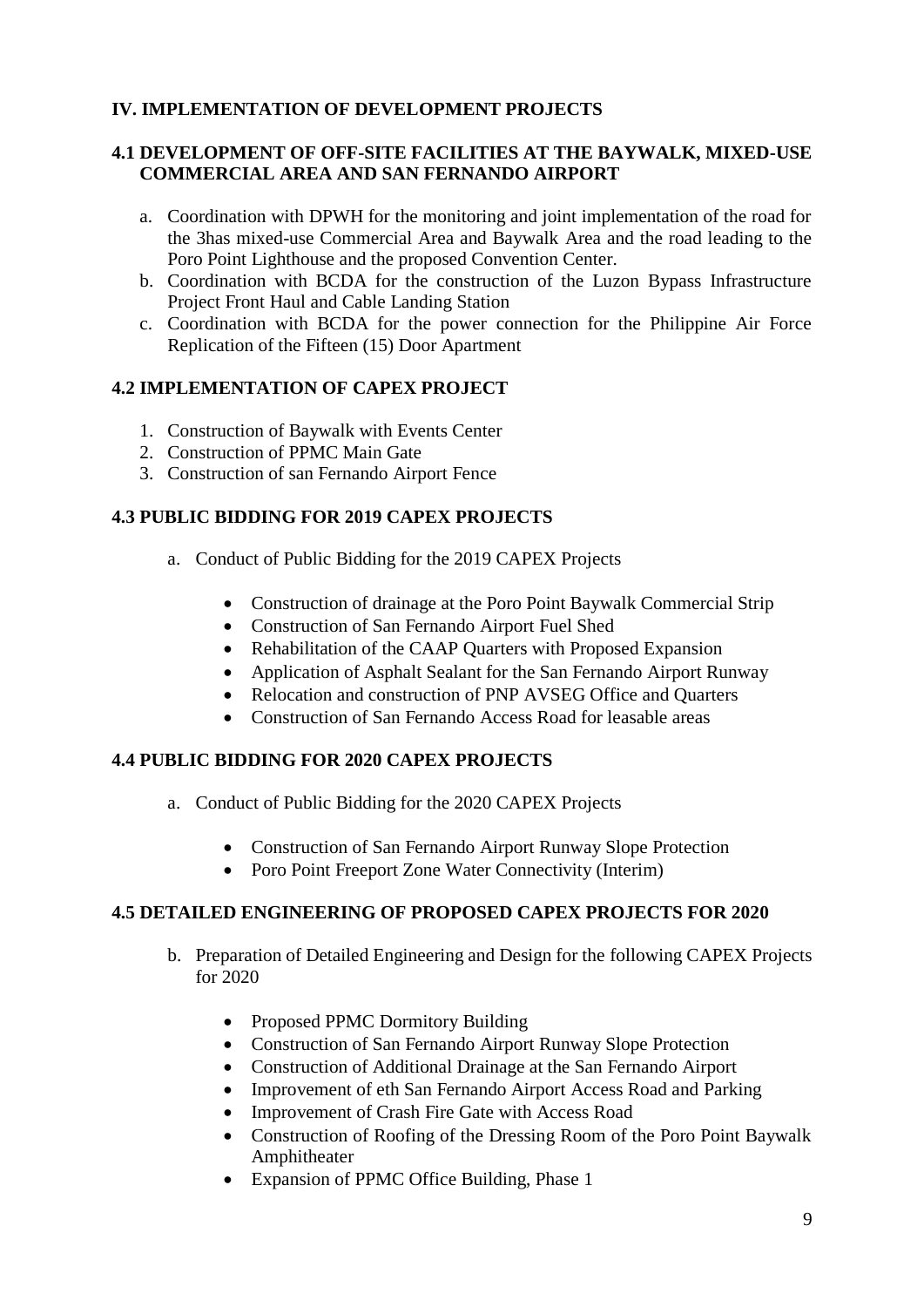• Poro Point Freeport Zone Water Connectivity (Interim)

# **4.6 REPAIR AND MAINTENANCE WORKS**

- 1. Implemented the proper maintenance of electrical system, equipment and facilities at the Airport, Administrative Building, CCA Building, Main Gate and Security Building.
- 2. Completed various repair works for CY 2019 such as the following:
	- Grasscutting at San Fernando Airport
	- Grasscutting/cleaning/clearing at Mixed-use Commercial Area and Baywalk Area
	- Miscellaneous repair works and installation of lights at the Poro Point Baywalk and Mixed-use Commercial Area
	- Tree Cutting at San Fernando Airport
	- Installation of PPFZ signage and lights at the PPMC main gate
	- Replacement and installation of phenolic partition boards at the PPMC Admin comfort rooms
	- Rehabilitation of San Fernando Airport Terminal Comfort Rooms

# **4.7 PERFORMANCE OF THE FUCTIONS OF THE OFFICE OF THE BUILDING OFFICIAL**

1. Strictly enforced and monitored compliance of locators such as Thunderbird Pilipinas Hotels and Resorts, Inc. (TPHRI), PAIDCO, PPMEC, LEIAAI with the National Building Code and its Implementing Rules and Regulations and related laws, rules and regulations.

# **4.8 LAND AND ASSETS DEVELOPMENT**

- 1. Assist in the processing of the transfer of title of the purchased lot from the heirs of Ana Mayo vda de Flores to the name of BCDA.
- 2. Conduct of survey for the following:
	- 3 has mixed-use area and Baywalk Commercial Strip (Lot 12 and lot 13)
	- San Fernando Airport Fence alignment
- 3. Ongoing research on the private lot to be purchased by BCDA/PPMC.
- 4. Assist BCDA on the research works for on the eight (8) titled lots for reversion of titles.
- 5. Assist in the ongoing processing of the reconstruction of titles (TCT Nos. 45534,45535 and 45537)
- 6. Assist BCDA on Civil Case No. 6346 Republic of the Philippines vs heirs of Rafael Galvez, et al.
- 7. Ongoing research on the land claims- Patricio Balderas lot and Saturnino Dumaguin, et.al. Lot
- 8. Prepared the technical description for the following:
	- Leasable area for Leading Edge International Academy, Inc.
	- Proposed Philippine Navy Hangar

9. Conduct research works for BCDA regarding Camp Wallace

- 10. Preparation of project location maps for the proposed 2020 CAPEX projects
- 11. Conduct verification on the proposed site of Alpha Aviation taxiway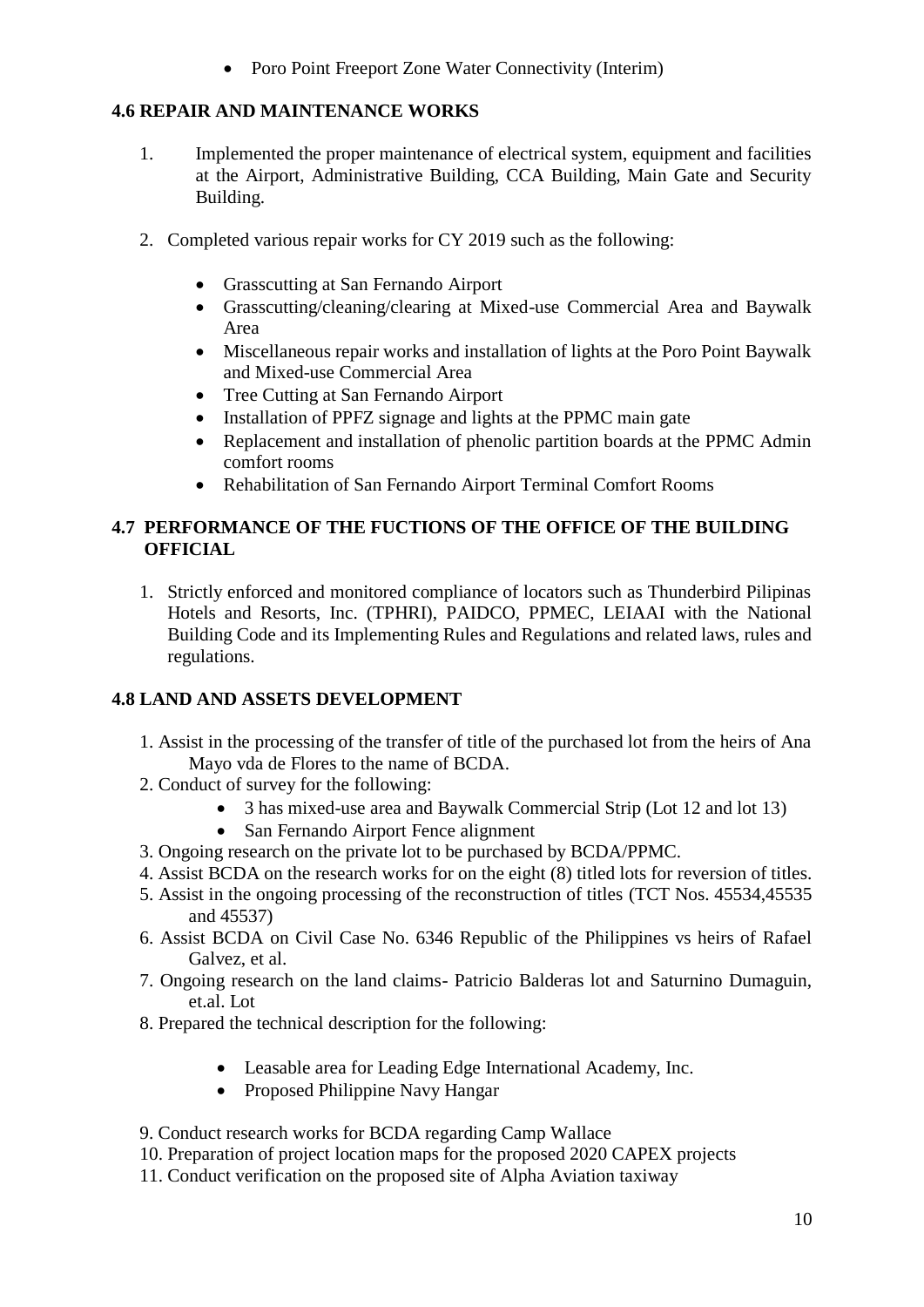# **4.9 OTHERS**:

## a. **Physical preparations for the Sillag Poro Point Festival of Lights 2019**

- 1. Installation of additional lights at the Sillag Area and Baywalk Area
- 2. Fabrication of decorations for the Main Gate, PPMC office and Sillag Area and for the floats for the Parade of Lights.
- 3. Conducted the On-the-Spot Mural Painting Contest last March 23 to March 24, 2019 and March 30 to March 31, 2019. Judging of entries was on April 2, 2019.
- 4. Conducted the judging of the Lights Parade on April 7, 2019

## b. **Assisted in the following events at the Poro Point Baywalk**:

- 1. BHC Family Fun Run 2019 of the BHC Educational Institution, Inc.
- 2. Glow Run of the Lorma Colleges
- 3. KapaligiRun: "Takbo para sa Malinis na Hangin" of DENR Regional Office 1 of the Bureau of Fire Protection Region 1
- 4. Fun Run for Anti-Smoking Campaign of the BJMP Regional Office 1
- 5. Diabetes Awareness Fun Run of the Department of Internal Medicine –Ilocos Training and Regional Medical Center
- 6. 119th PCSA Fun Run and Zumba Marathon of the Civil Service Commission Region 1
- 7. Consumer fun Run 2019 of the DTI Regional Office 1
- 8. ELYU Tourism-Bie Run 2019: A Race for Eco-friendly and Sustainable Tourism in La Union of the La Union Alliance of Travel and Tour Agencies
- 9. Fun Run for Gifted Learning Centre
- 10. JJWAmazing Race (kick-off activity) of the Regional Juvenile Justice and Welfare Committee Region 1/DSWD
- 11. Ambulance Operation and Management Course of the Philippine Red Cross La Union SFC Chapter

## **5 ENFORCEMENT OF REGULATORY FUNCTIONS INSIDE THE PORO POINT FREEPORT ZONE**

PPMC as the regulatory authority inside the PPFZ strictly enforced and monitored compliance of locators with the National Building Code and its Implementing Rules and Regulations and related laws, rules and regulations.

PPMC has upheld its primary duty and function of the management to secure, protect and preserve the properties of BCDA/PPMC from theft, robbery, arson, other crimes and/or other forms of destruction or damage.

PPMC has maintained providing Security, Safety and Health Services. Management maintained peace and order and prevented the intrusion of informal settlers. Our constant coordination with the Philippine National Police, Department of Labor and Employment and other government line agencies, and all the PPFZ Registered Enterprises and locators promoted industrial peace, harmony and productivity within the PPFZ; thus maintaining a business atmosphere which encourages investments and enhances the lives and dignity of all workers.

PPMC continued to enforce traffic rules and regulations as deputized Land Transportation Office (LTO) officials.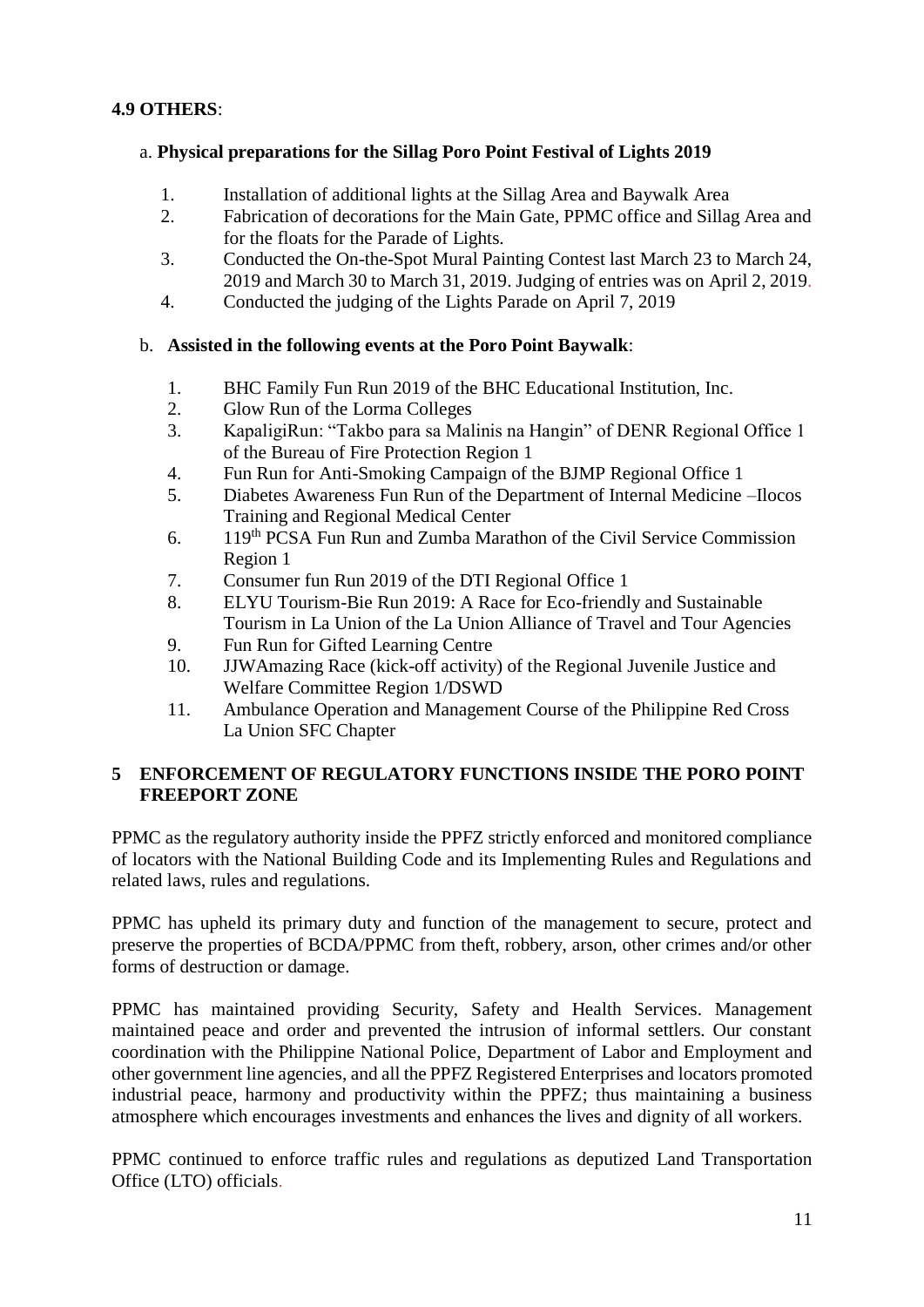# **5. CORPORATE SOCIAL RESPONSIBILITY**

#### **5.1 EMPLOYMENT GENERATION**

One of the major goals of the bases conversion and development program is the creation of jobs to benefit the local communities.

Since the creation of Poro Point Special Economic and Freeport Zone and eventually the Poro Point Freeport Zone, livelihood opportunities have been generated for the impact areas. Thousands have been directly employees by the locators and contractors doing business inside the zone.

The data on employment generation for CY 2018 and CY 2019 are as follows:

| <b>YEAR</b> | <b>TOTAL EMPLOYMENT GENERATED</b>                |
|-------------|--------------------------------------------------|
| 2018        | 1,797 of which 772 pertains to job opportunities |
|             | from Arrastre and Stevedoring Services           |
| 2019        | 1,597 of which 562 pertains to job opportunities |
|             | from Arrastre and Stevedoring Services           |

#### **PPMC** *HELPS* **PROGRAM**

#### **HEALTH:**

- 1. Liga ng mga Indibidwal na Nangangalaga ng Kalikasan (LINKS)- La union
- 2. Bloodletting Program for Poro Point Freeport Zone
- 3. Participation to La Union Unity Marathon (LUUM) iRunners Program
- 4. Participation to Philippine Red Cross La Union Chapter Health and Safety Program
- 5. Participation to Department of Health Region 1- Ilocos Training & Regional Medical Center
- 6. Participation to Philippine Civil Service  $119<sup>th</sup>$  Anniversary
- 7. Participation to Philippine Air Force -580<sup>th</sup> Aircraft Control and Warning Wing
- 8. Medical Mission for Poro Point Freeport Zone
- 9. Department of Health National Volunteer Blood Service Program
- 10. Philippine Red Cross Million Volunteer Run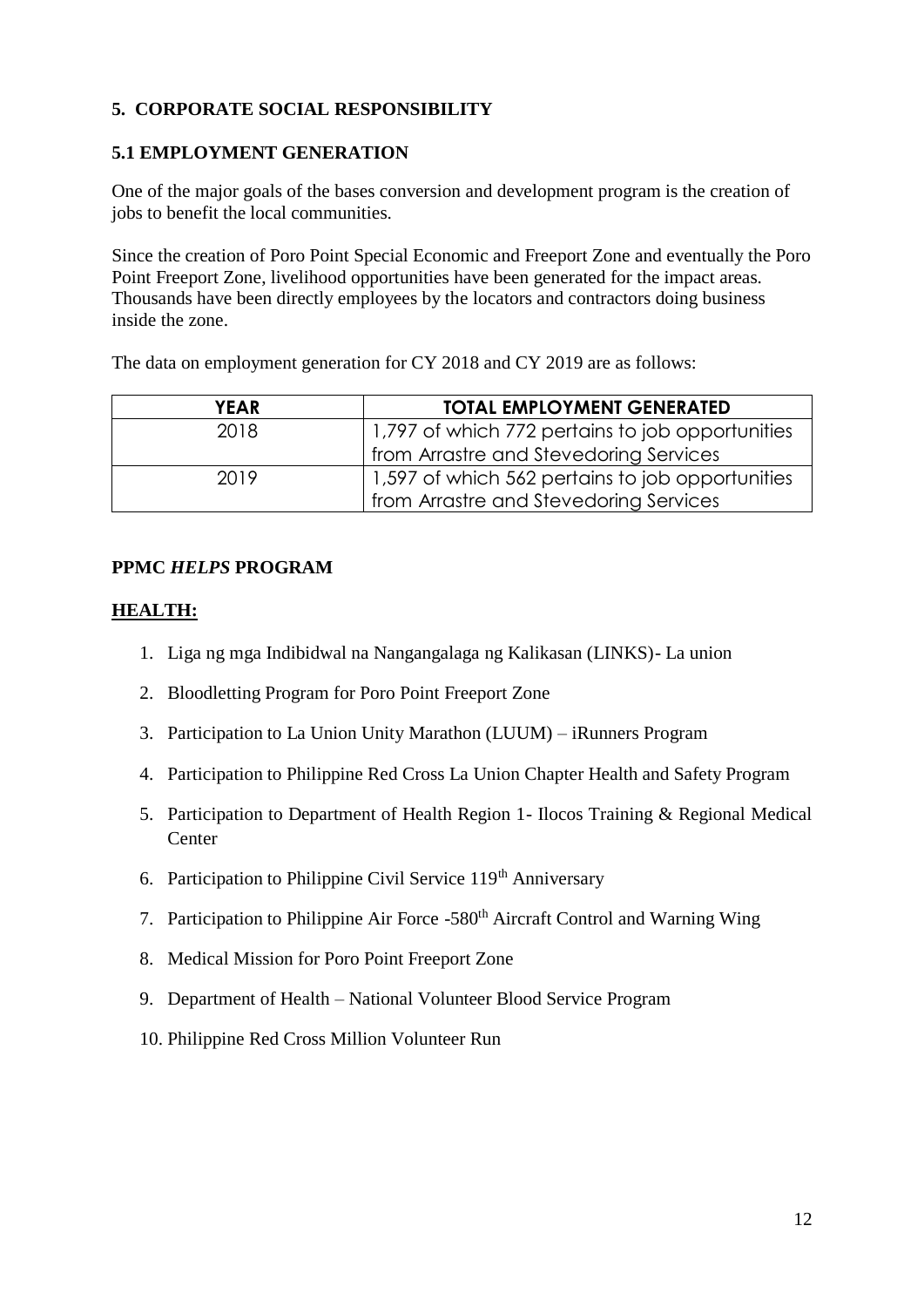#### **EDUCATION/Environment Program:**

- 1. Coastal Cleanup Drive
- 2. Poro Marine Protected Area Project
- 3. DepEd National Maintenance Week dubbed as Brigada Eskwela
- 4. Participation to City Environment and Natural Resources Conservation & Protection Program
- 5. San Agustin Elementary School Program/Activities for 2019

# **LIVELIHOOD PROGRAM***:*

- 1. Monitoring of the PPFZ Impact Barangays Income Generating Projects
- 2. City Government of San Fernando, La Union 21<sup>st</sup> Founding Anniversary
- 3. Meeting with PPFZ impacted Barangay Officials
- 4. Training on Food Processing to be conducted in partnership with Provincial Department of Agriculture and Union Christian College Research & Extension
- 5. Entrepreneurship Trainings for Poro Point Freeport Zone
- 6. Livelihood Training proposed by civil society organization

## **STRENGTHENING LINKAGES/SPORTS PROGRAM***:*

- 1. Partnership with national and government agencies and private agencies Participation to Partner Agency's Environment and Natural Resources Conservation & Protection Program
- 2. Directory of Regional Offices for 2019
- 3. Meeting with PPFZ impacted barangay Officials
- 4. Association of Regional Executives (AREX RO1) Program-2019 National Womens Month Celebration
- 5. Participation to City Government of San Fernando Activities
- 6. Attendance to the Special Economic Information Learning Session for Members of the Media spearheaded by Philippine information Agency